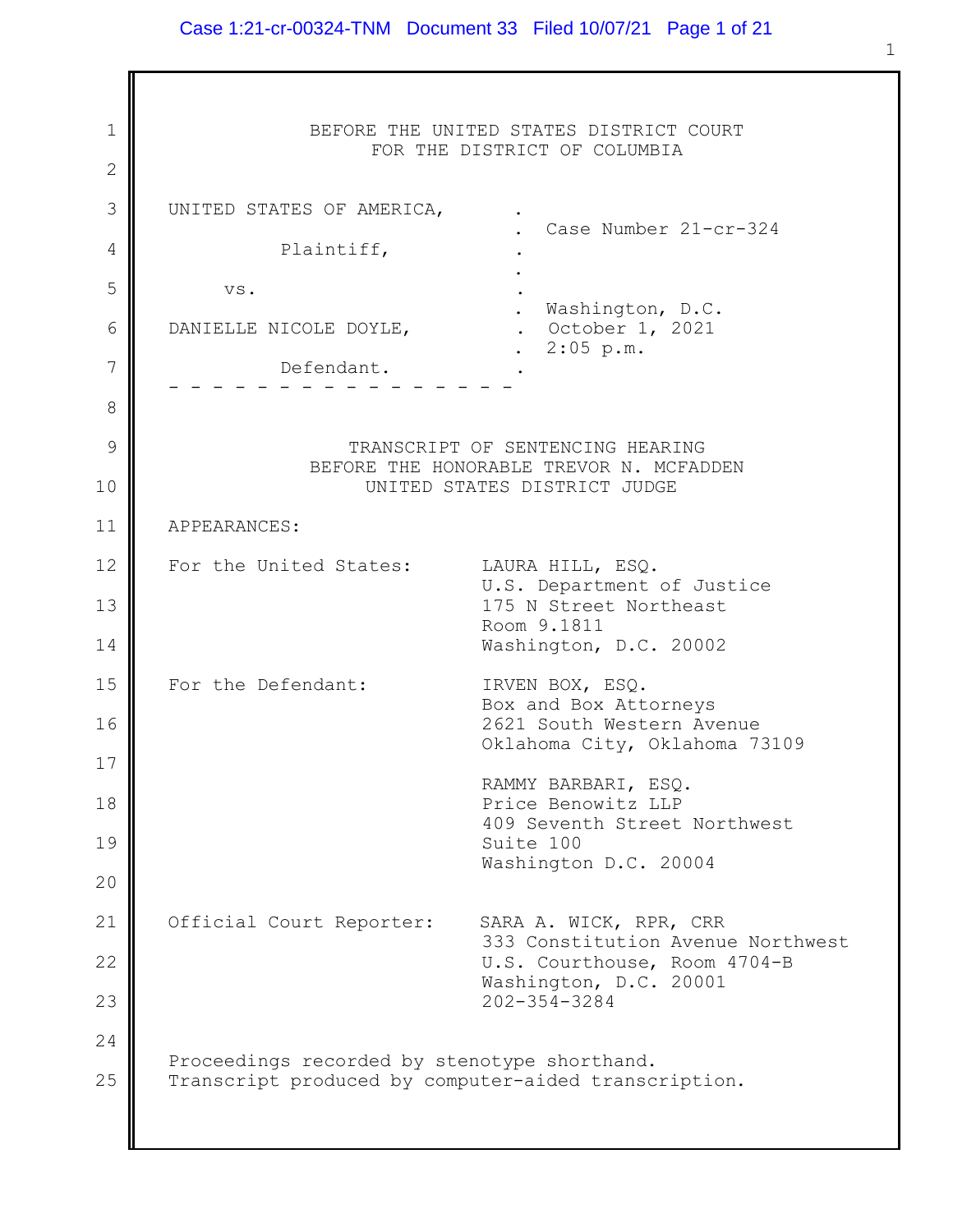#### Case 1:21-cr-00324-TNM Document 33 Filed 10/07/21 Page 2 of 21

1 2 3 4 5 6 7 8 9 10 11 12 13 14 15 16 17 18 19 20 21 22 23 24 25 P R O C E E D I N G S (Call to order of the court.) COURTROOM DEPUTY: Your Honor, this is Criminal Case 21-324, United States of America versus Danielle Nicole Doyle. Counsel, please come forward to identify yourself for the record, starting with the government. MS. HILL: Good afternoon, Your Honor. Laura Hill for the United States. THE COURT: Good afternoon, Ms. Hill. MR. BOX: Good afternoon, Your Honor. Irven Box representing the defendant, Nicole Doyle. THE COURT: Good afternoon, Mr. Box, and good afternoon, Ms. Doyle. THE DEFENDANT: Good afternoon. MR. BARBARI: Good afternoon, Your Honor. Rammy Barbari from Price Benowitz on behalf of David Benowitz. THE COURT: Good afternoon, sir. We are here for the sentencing of the defendant, Danielle Doyle, who has pled guilty to one count of parading, demonstrating, or picketing in a Capitol building in violation of 40 U.S.C. 5104. I've received and reviewed the presentence investigation report and sentencing recommendation from the Probation Office, as well as sentencing memoranda from the government and Ms. Doyle, including numerous attached letters from others in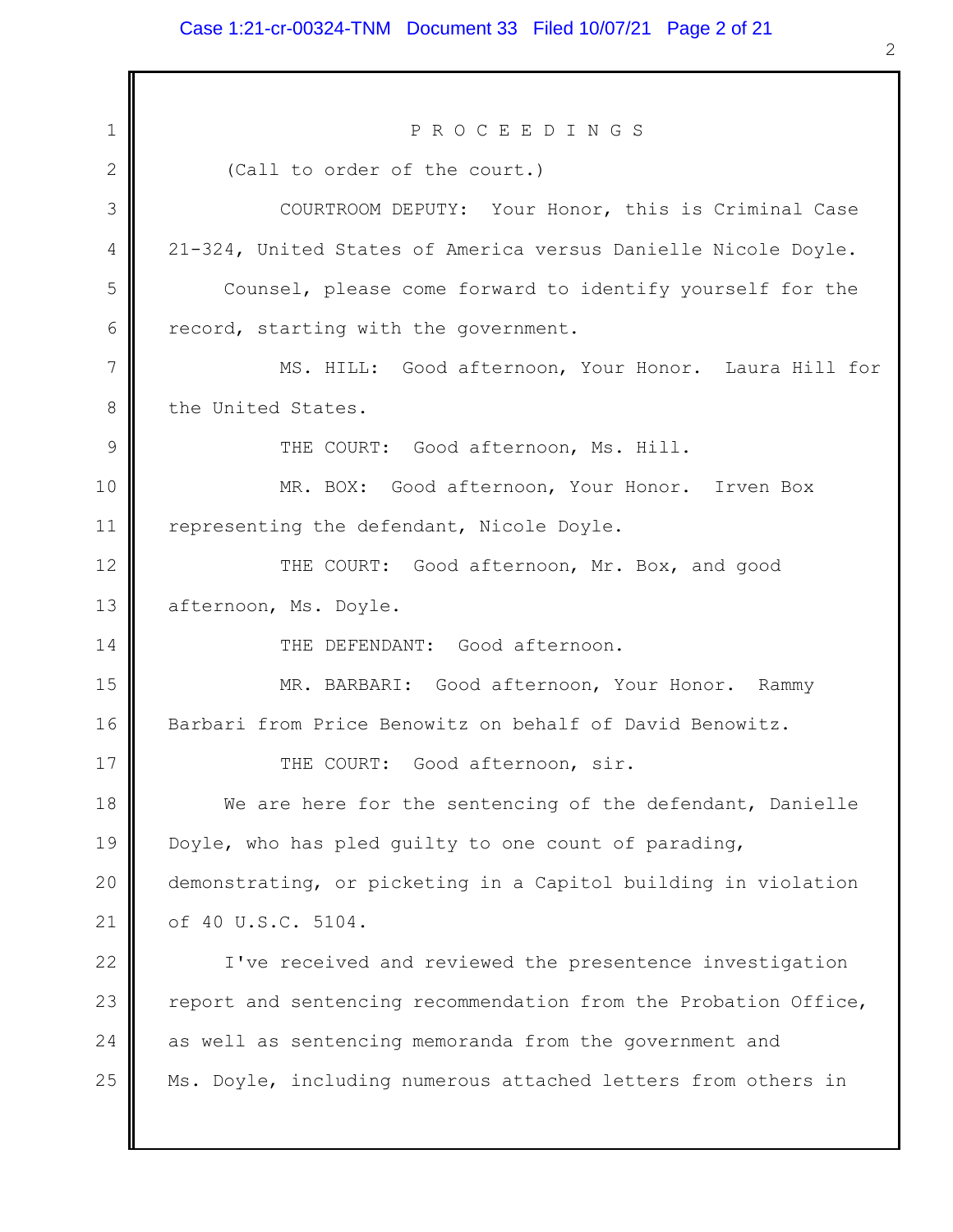### Case 1:21-cr-00324-TNM Document 33 Filed 10/07/21 Page 3 of 21

Ms. Doyle's community.

1

4

5

6

2 3 Are there any other documents or materials that I should have reviewed? Ms. Hill?

MS. HILL: No, Your Honor. THE COURT: And Mr. Box?

MR. BOX: No, Your Honor.

7 8 9 10 11 12 13 THE COURT: Ms. Doyle, this sentencing hearing will proceed in four steps, many of which may seem a bit mechanical to you. But I want you to keep in mind why we are here today and the gravity of the situation. You've committed a federal crime. Today's proceeding is a serious matter, as it is about the consequences that you will face because of your decision to engage in criminal behavior in violation of federal law.

14 15 16 17 The first step, ma'am, is for me to determine whether you've reviewed the presentence report and whether there are any outstanding objections to it and, if so, to resolve those objections.

18 19 20 The next step is for me to hear from the government, from your counsel, and from you, ma'am, if you wish to be heard about sentencing in this case.

21 22 23 24 25 And the final step requires me to fashion a just and fair sentence in light of the factors Congress set out in 18 U.S.C.  $3553(a)$ . As a part of this last step, the Court will actually impose the sentence, along with the other required consequences of the offense.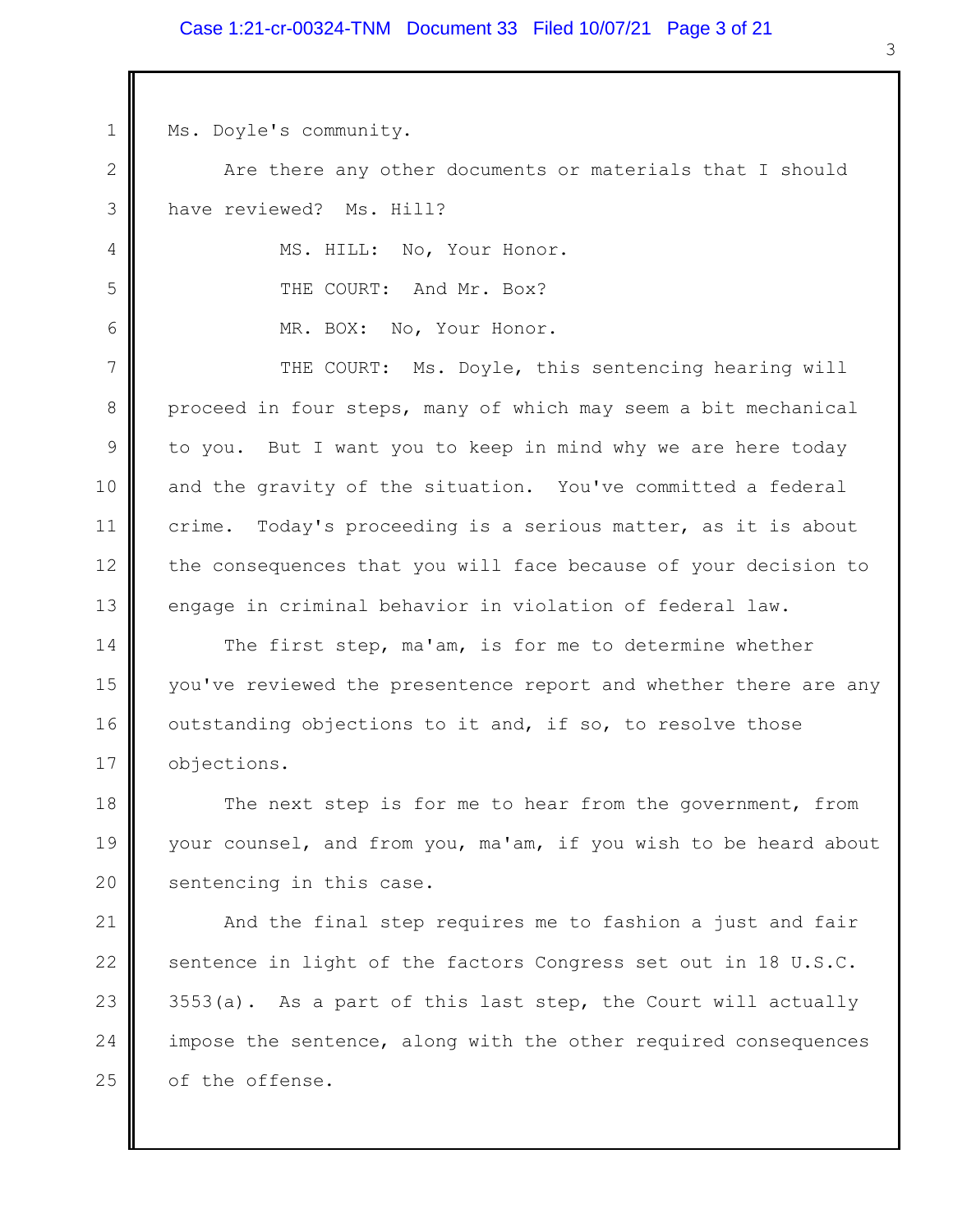# Case 1:21-cr-00324-TNM Document 33 Filed 10/07/21 Page 4 of 21

| $\mathbf 1$     | All right. So turning to that first step, the final             |  |
|-----------------|-----------------------------------------------------------------|--|
| $\mathbf{2}$    | presentence investigation was filed on December 23rd of this    |  |
| 3               | year. The Probation Office filed its final sentencing           |  |
| 4               | recommendation on the same day. The defense filed its memoranda |  |
| 5               | in aid of sentencing on January -- or September 7th, and the    |  |
| 6               | government filed its memorandum in aid of sentencing on         |  |
| $7\phantom{.0}$ | September 21st. I'm sorry. I think the -- yeah, that's          |  |
| 8               | correct.                                                        |  |
| $\mathcal{G}$   | Does the government have any objection to any of the            |  |
| 10              | factual determinations set forth in the presentence report,     |  |
| 11              | Ms. Hill?                                                       |  |
| 12              | MS. HILL: No, Your Honor.                                       |  |
| 13              | THE COURT: Mr. Box, have you and Ms. Doyle read and             |  |
| 14              | discussed the presentence report?                               |  |
| 15              | MR. BOX: We have, Your Honor.                                   |  |
| 16              | THE COURT: Does the defendant have any objection to             |  |
| $17$            | any of the factual statements set forth in it?                  |  |
| 18              | MR. BOX: She does not, Your Honor.                              |  |
| 19              | THE COURT:<br>Thank you, sir.                                   |  |
| 20              | Ms. Doyle, if you could come forward, ma'am. Ma'am, are         |  |
| 21              | you fully satisfied with your attorney in this case?            |  |
| 22              | THE DEFENDANT: Yes, sir, Your Honor.                            |  |
| 23              | THE COURT: Do you feel that you've had enough time to           |  |
| 24              | talk to him about the Probation Office's presentence report and |  |
| 25              | the papers the government filed in connection with sentencing?  |  |
|                 |                                                                 |  |
|                 |                                                                 |  |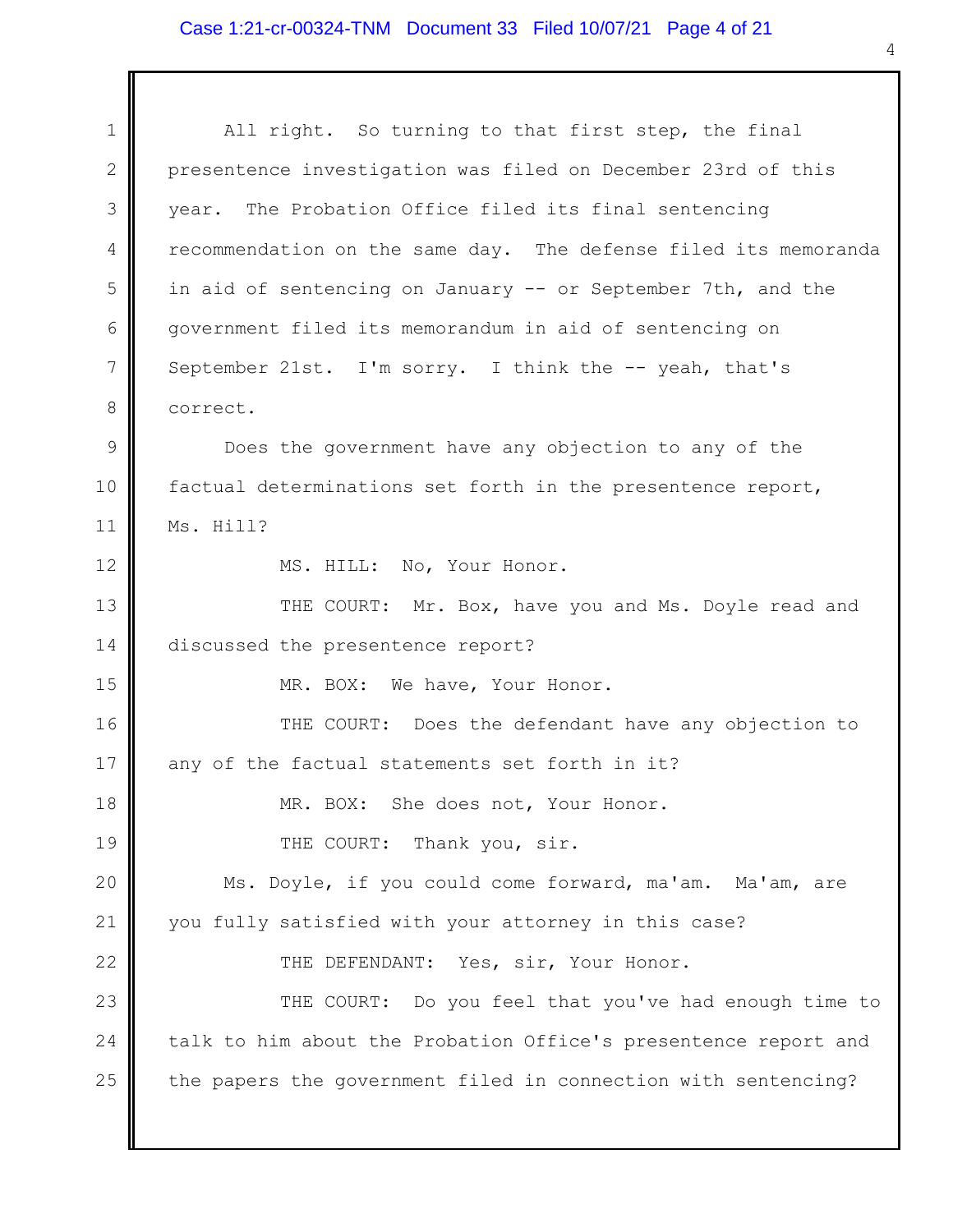THE DEFENDANT: Yes, sir, Your Honor.

1

4

5

6

19

23

24

25

2 3 THE COURT: All right. Thank you. You may have a seat, ma'am.

The Court will accept the facts as stated in the presentence report. The presentence report will serve as my findings of fact for purposes of this sentencing.

7 8 All right. The sentencing guidelines do not apply because this crime is a Class B misdemeanor.

9 10 11 12 13 14 15 16 Turning now to the applicable penalties, the maximum jail term the Court may impose for Ms. Doyle's offense is six months. The maximum fine the Court may impose for the offense is \$5,000. There is also a mandatory special assessment of \$10. And according to 18 U.S.C. 3561, Ms. Doyle is eligible for up to five years of probation because the offense is a misdemeanor. And according to 18 U.S.C. 3663(a), the Court shall order restitution in the amount of \$500.

17 18 And I believe the government is not seeking forfeiture. Is that correct, Ms. Hill?

MS. HILL: That is correct, Your Honor.

20 21 22 THE COURT: All right. Have I accurately stated the statutory framework under which we are operating in regard to this case?

MS. HILL: You have, Your Honor. THE COURT: All right. Mr. Box? MR. BOX: Yes, Your Honor, you have.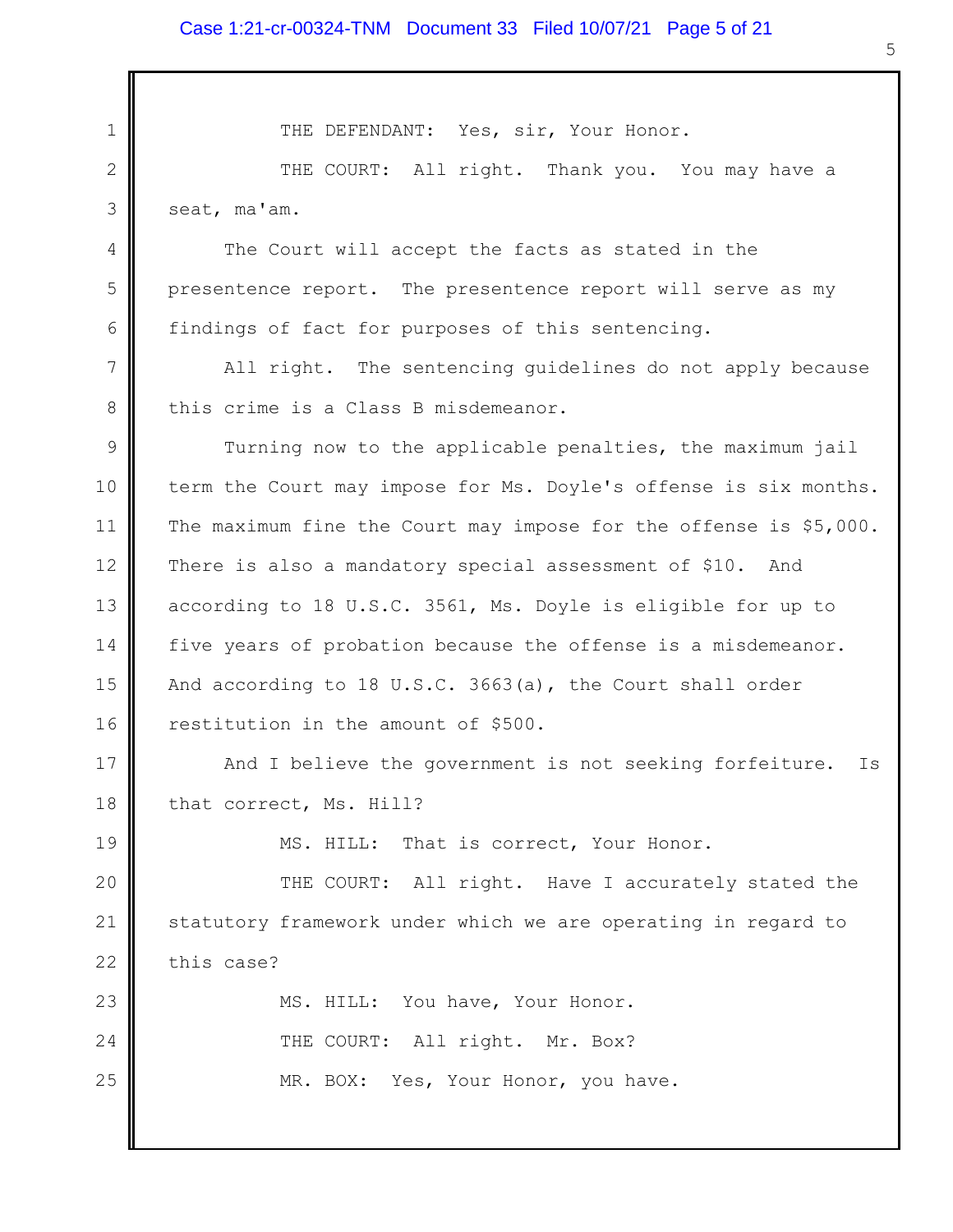2

4

8

3 5 6 THE COURT: Okay. Before I discuss the other sentencing factors that will bear on the Court's final decision, I will share with the parties the particular sentence the Probation Office has recommended, taking into account the advisory guideline sentence, the available sentences, and all of the factors listed in Section 3553(a).

7 9 10 11 12 The Probation Office has recommended a sentence of no jail time, a three-year term of probation, a fine of \$1,800, restitution in the amount of \$500, and a special assessment of \$10. The recommendation of the Probation Office is based solely on the facts and circumstances contained in the presentence report.

13 14 15 16 17 18 19 20 21 I must now consider the relevant factors that Congress set out in 18 U.S.C. 3553(a) to ensure that the Court imposes a sentence that is sufficient but not greater than necessary to comply with the purposes of sentencing. These purposes include the need for the sentence imposed to reflect the seriousness of the offense, to promote respect for the law, and to provide just punishment for the offense. The sentence should also afford adequate deterrence to criminal conduct, protect the public from future crimes of the defendant, and promote rehabilitation.

22 23 24 25 In addition to the guidelines and policy statements, I must consider the nature and circumstance of the offense, the history and characteristics of the defendant, the need for the sentence imposed, the need to avoid unwarranted sentence disparities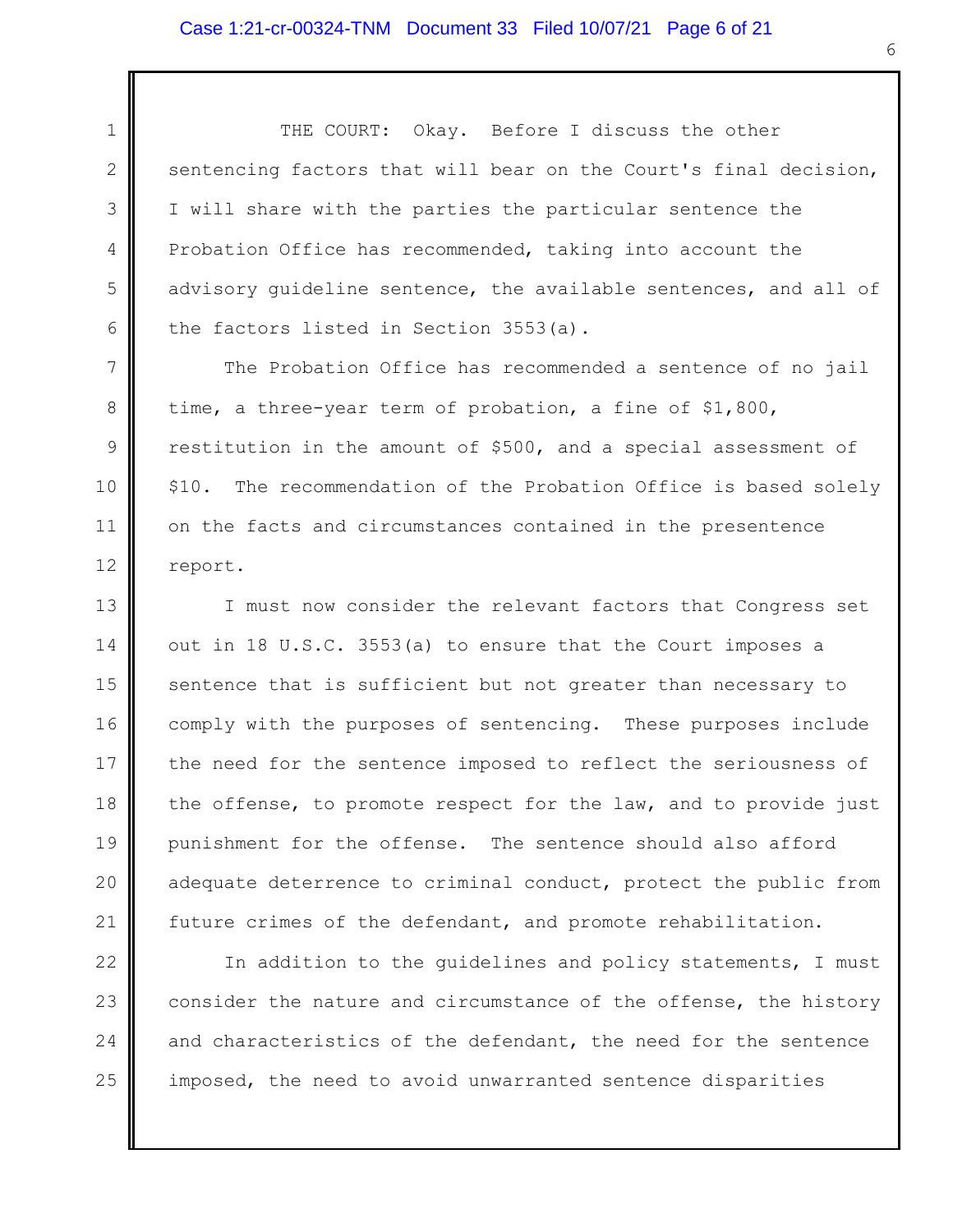### Case 1:21-cr-00324-TNM Document 33 Filed 10/07/21 Page 7 of 21

1 2 3 4 5 6 7 8 9 10 11 12 13 14 15 16 17 18 19 20 21 22 23 24 25 among defendants with similar records who have been found guilty of similar conduct, and the types of sentences available. Does the government wish to be heard on the application of factors set forth in 3553(a), request a variance, or otherwise make a sentencing recommendation? MS. HILL: Yes, Your Honor, we do. THE COURT: Thank you, ma'am. MS. HILL: Your Honor, the government's position is laid out in our sentencing memorandum. So I won't belabor what's in the sentencing memorandum, but I would like to make a few points in summary. The riot was a violent attack, and it threatened the peaceful transfer of power after the 2020 presidential election. Hundreds have now been charged with crimes related to their actions on that date, including with crimes such as assault on federal officer and obstruction of an official proceeding. In addition, the rioters on that date caused more than \$1 million worth of property damage. That said, we do base our sentencing recommendation on the specific conduct of the individual, and we have put significant resources into making sure that our sentencing recommendations avoid unwarranted sentencing disparities. In fact, we've put together a list of factors that we are now considering in all Capitol riot cases, and several of those factors apply here. First, Ms. Doyle, before even entering the building,

7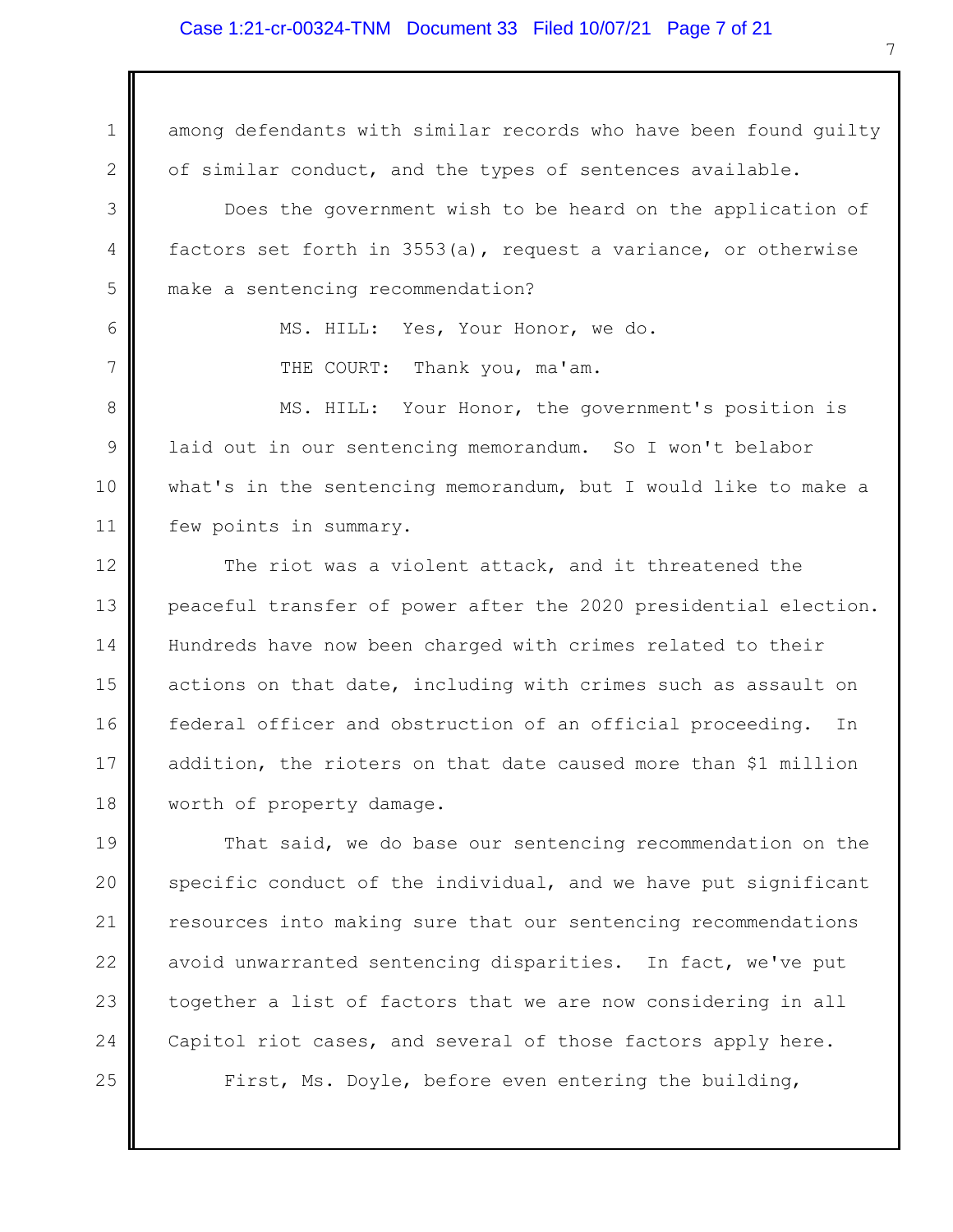## Case 1:21-cr-00324-TNM Document 33 Filed 10/07/21 Page 8 of 21

1 2 3 4 5 6 witnessed a lot of the destruction that was occurring on that date. She saw rioters on scaffolding; she saw torn fabric on the scaffolding. She witnessed individuals holding signs that said things like, quote, the storm is here. She also witnessed individuals climbing through a broken window in order to get into the Capitol building that day.

7 8 9 And we know all of these things because Ms. Doyle photographed all of these things on her own phone. She documented all of these events.

10 11 12 13 14 15 16 17 And after witnessing and documenting these events, Ms. Doyle decided to enter the building through that same broken window that she had photographed previously. She climbed through the broken window and then stayed in the building for 24 minutes. She eventually went through three levels of the Capitol building. Starting with the entering into the building, she went in the basement for the Capitol Visitor Center up to the second floor to the rotunda.

18 19 20 And while in the building, she had one  $-$  at least one interaction with law enforcement where she was chanting in or yelling in the direction of the law enforcement officer.

21 22 23 24 25 After the event that day, she texted a third party, quote, I literally can't do any more Q shit. Brandon Straka was arrested today. He didn't even go in the Capitol. This is fucking insane, end quote. A few weeks later, she texted the same individual a 15-second clip from an open-source video of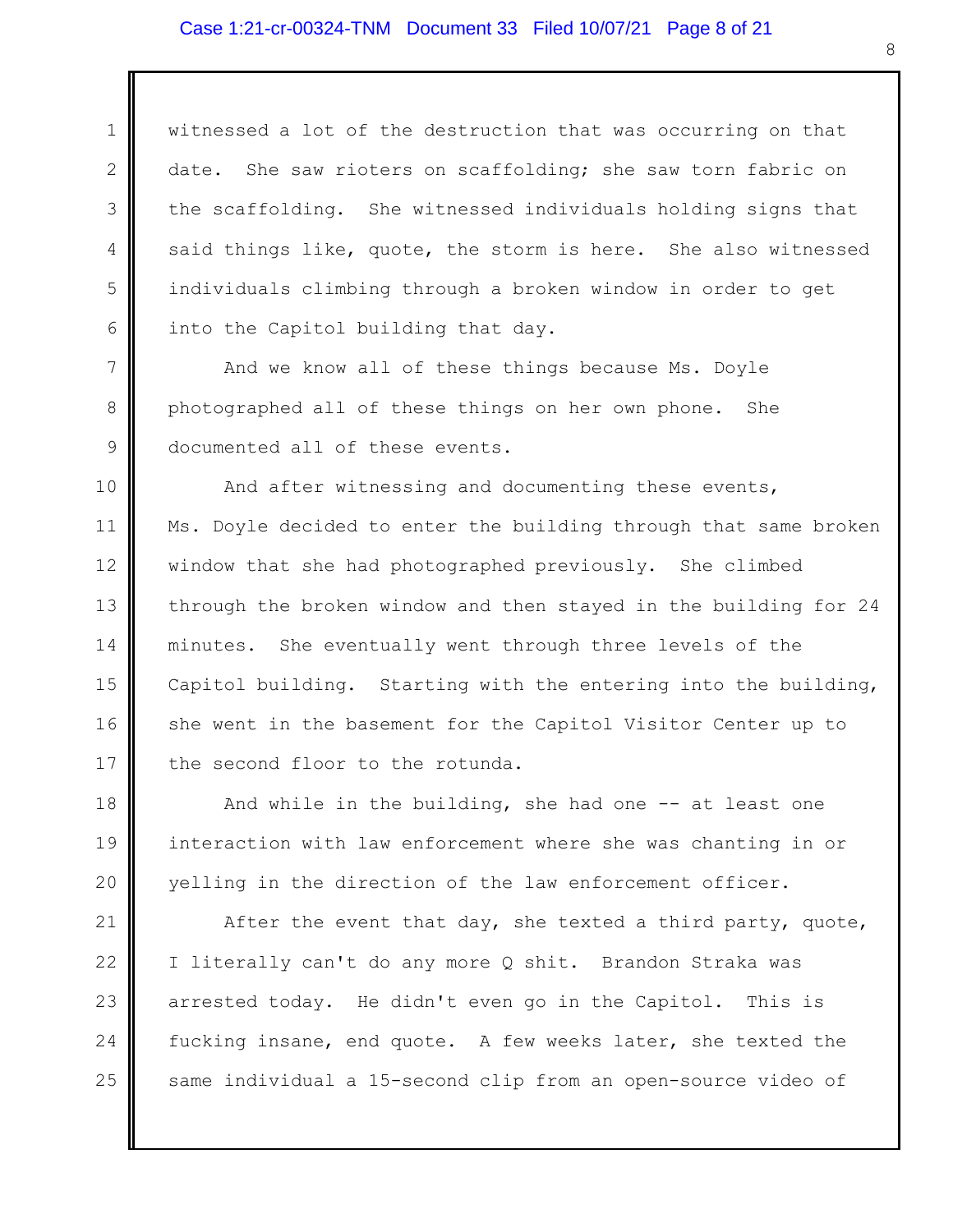## Case 1:21-cr-00324-TNM Document 33 Filed 10/07/21 Page 9 of 21

herself in the rotunda.

1

2

3

4

5

6

7

8

9

10

11

17

At the same time, Ms. Doyle has apologized in her allocution statement for her actions. She has very limited criminal history. And as far as we know, she did not post about these events on social media.

And so for these reasons, the government does not believe that a probation-only sentence is appropriate. Instead, the government is recommending that Ms. Doyle serve two months of home confinement, a probationary term of three years, 60 hours of community service, and \$500 in restitution.

12 13 14 I would also like to note, Your Honor, that prior to this hearing I was notified that Ms. Doyle actually did sit with the FBI for about an hour and a half for an interview. So I would just like to correct that point from our sentencing memorandum.

15 16 And I would be happy to answer any questions from the Court.

THE COURT: All right. Thanks, Ms. Hill.

18 19 20 21 22 23 24 You know, I will tell you, there was a line that kind of jumped out at me in your sentencing recommendation. It said, "It is important to convey to future rioters and would-be mob participants, especially those who intend to improperly influence the democratic process, that their actions will have consequences. There's possibly no greater factor that this Court must consider."

25

It occurs to me -- and I know you are a detailee, but that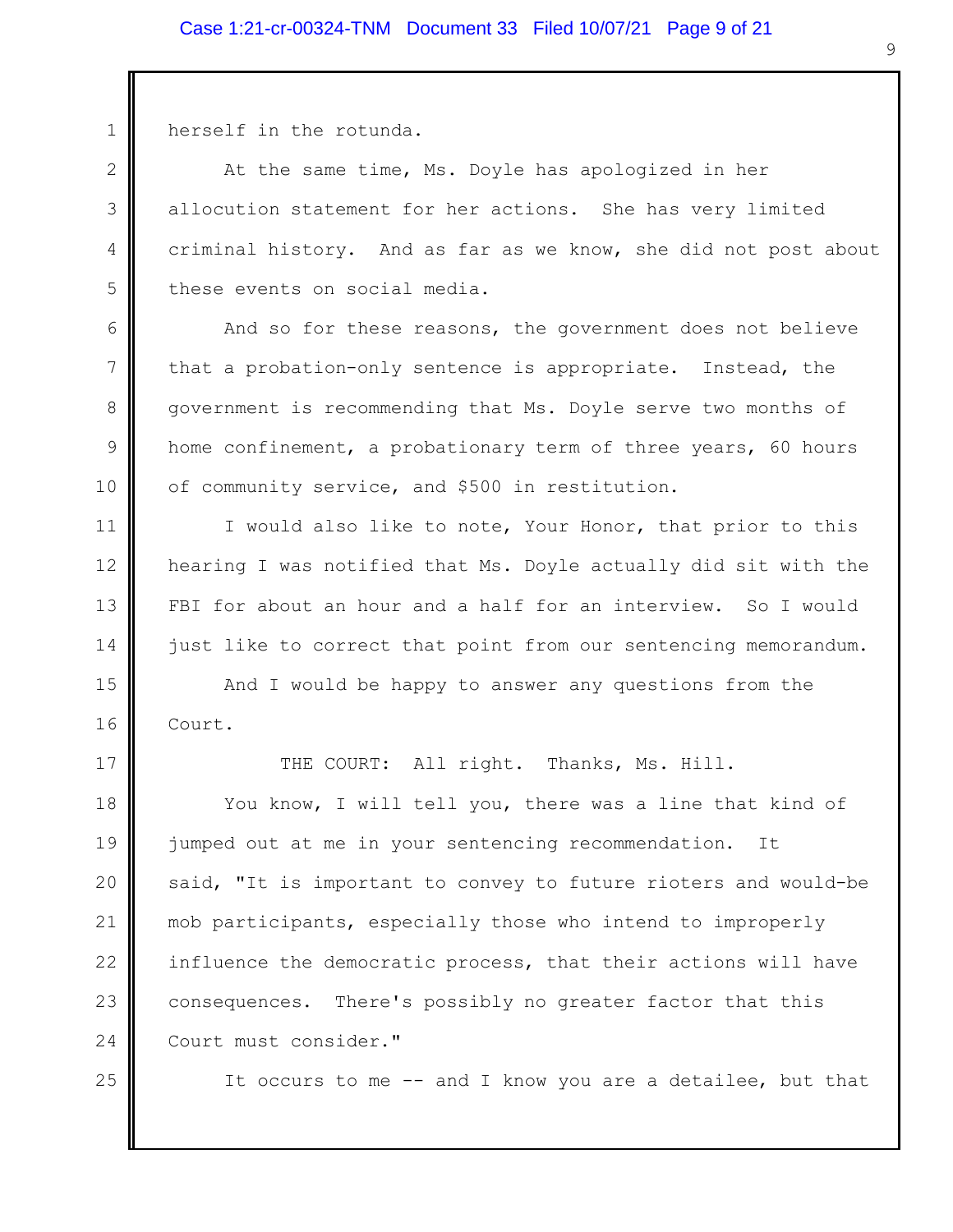## Case 1:21-cr-00324-TNM Document 33 Filed 10/07/21 Page 10 of 21

1 2 3 4 5 6 7 8 9 10 11 the U.S. Attorney's Office has, frankly, not prosecuted many people for rioting and mobs over the last year until January 6th. Mayor Bowser said in a letter of August 31st of last year that the U.S. Attorney's Office declined to prosecute 41 of the 42 rioting arrests made on August 13 and 14. Indeed, since May 30th, the Metropolitan Police Department has submitted 63 affidavits in support of arrests and search warrants directly related to criminal activities conducted under the guise of First Amendment assemblies. 28 of these arrests have been declined, while another 24 are still pending review by your office.

12 13 14 So I appreciate your perspective, but I think the U.S. Attorney's Office would have more credibility if it was evenhanded in its concern about riots and mobs in this city.

15 16 17 18 MS. HILL: I can't speak to the other cases. I've only been involved in the Capitol riot cases and only a subset of those cases. But I can tell you that for the Capitol riot cases we are taking them, obviously, very seriously.

THE COURT: Oh, that's very clear.

19

25

20 21 22 23 24 MS. HILL: Over 600 people have been charged thus far is my understanding, and obviously, there is a case-by-case assessment of when prosecution is appropriate. But unfortunately, I can't speak to the specifics of cases I was not involved in.

THE COURT: I understand. Thank you, Ms. Hill.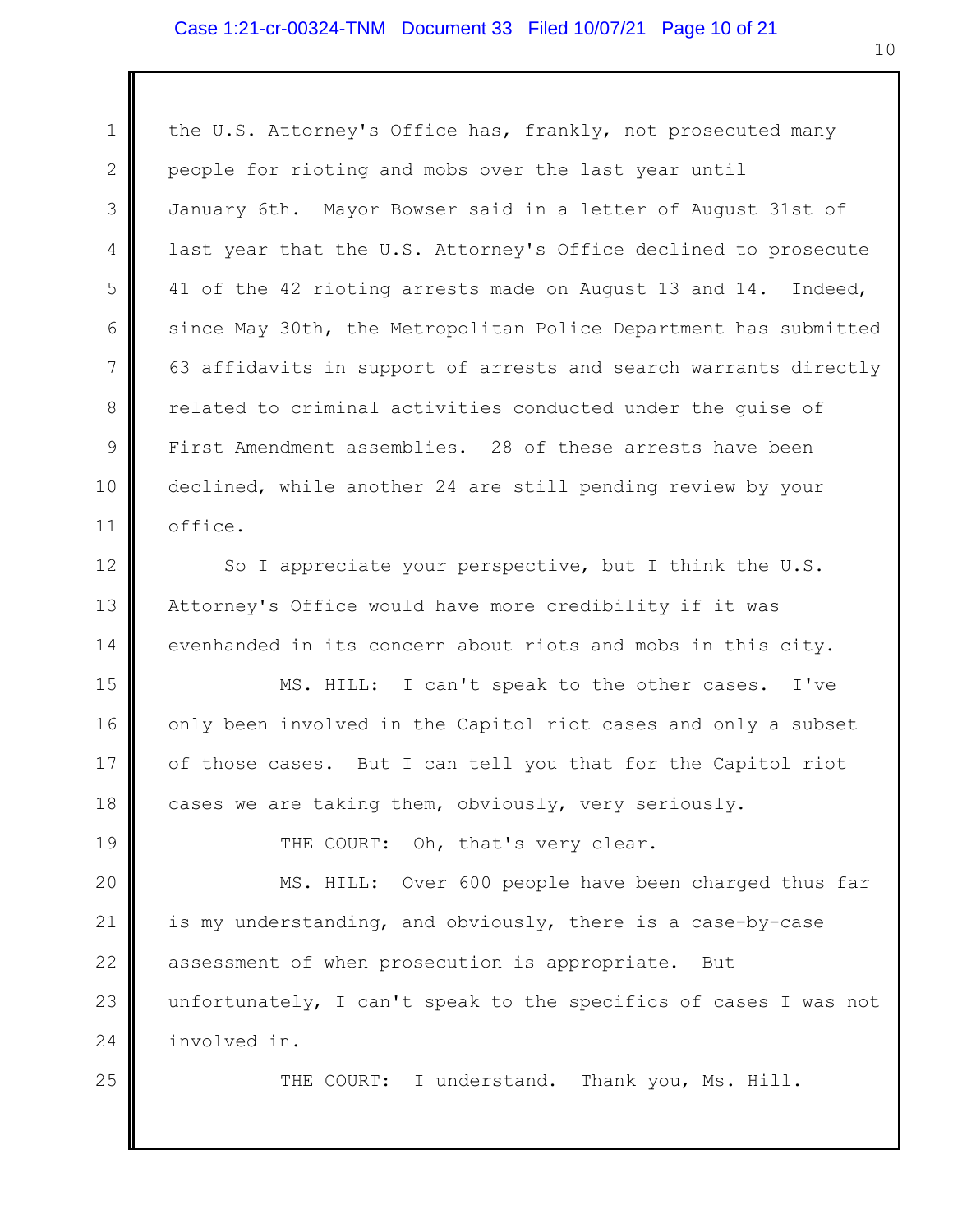1 2 3 4 5 6 7 8 9 10 11 12 13 14 15 16 17 18 19 20 21 22 Mr. Box? MR. BOX: Thank you, Your Honor. THE COURT: Does the defense wish to be heard on application of factors set forth in 3553(a) and make a sentencing recommendation? MR. BOX: We do, Your Honor. I would like to bring up one thing. I know Ms. Hill pointed out that I didn't want to blind-side her and tell her something that was contrary to her sentencing memorandum without her knowing that I was going to speak to it. But in her memorandum, she said that she had only limited cooperation. I know she's late getting in the case. Ms. Cockburn was the attorney, Vivien Cockburn, who we dealt with for months on end, and I would tell the Court that we did do an interview with the FBI and Ms. Cockburn, about an hour and a half Zoom at our office some many months ago. As recent as last week, we got a call from the House subcommittee investigating the intrusion on January 6th and asked if we would volunteer -- Ms. Doyle would volunteer to speak to them in regards to it. We volunteered, and Wednesday, Ms. Doyle sat down with my son and three FBI agents -- or agents from the congressional subcommittee and interviewed for an hour

24 25 So I wanted to let you know that she did -- has been cooperating.

23

and a half.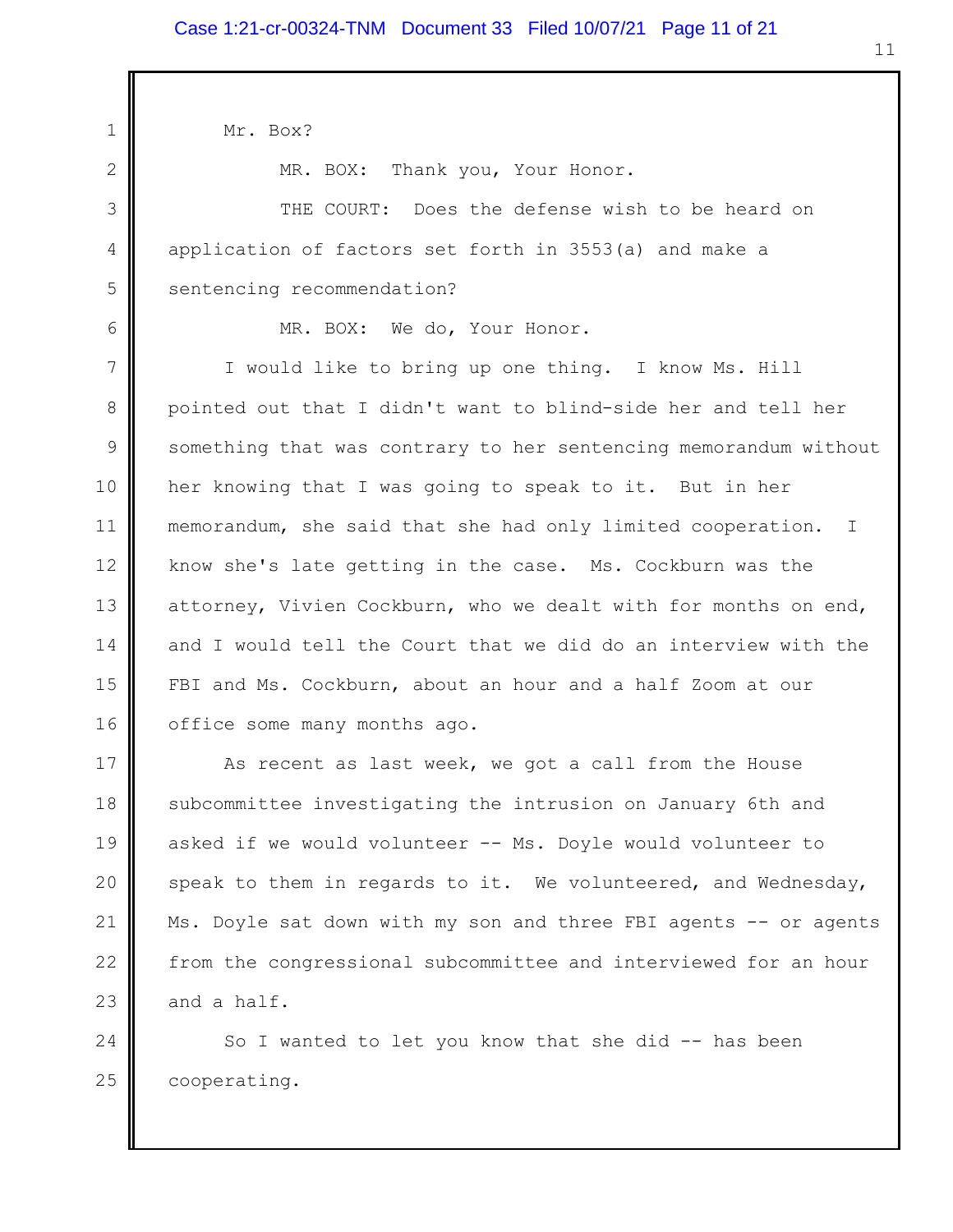2

3

4

5

6

7

8

To the extent of this, Your Honor, you've got our sentencing memorandum. She is a 37-year-old lady that's a college graduate, works full-time, employed all her life, has no criminal behavior. The incidents in this case are something - is it an anomaly to her, maybe, maybe not, but I will tell the Court that she is a very passionate person about her country, about things that are going on. And she, in her allocution in this case, said that she is sorry.

9 10 11 12 13 14 One of the things she pointed out to me that just struck her after she walked out of there, I may not be able to vote again. She's a person that's passionate about her country, what she does, her rights, and as I said, she made a mistake. She's told you in her allocution, I was wrong, I did wrong, I accept responsibility, I will take whatever punishment.

15 16 17 18 19 Judge, in my 50 years plus of being at or doing this, as a police officer, I arrested people who acknowledged that they had done wrong. I've prosecuted people that did that. I've defended people. Most of the time, the acknowledgment was to save them from being punished with a more harsh punishment.

20 21 22 23 24 25 I think hers is genuine, from the heart. With the same passion that she had on that day, she believes now that she was wrong, and she will accept whatever this Court gives her. She came in here today, we talked in the hall, I said I have no idea what this Court will do, but she said whatever it is, she will accept. Of course, she has to.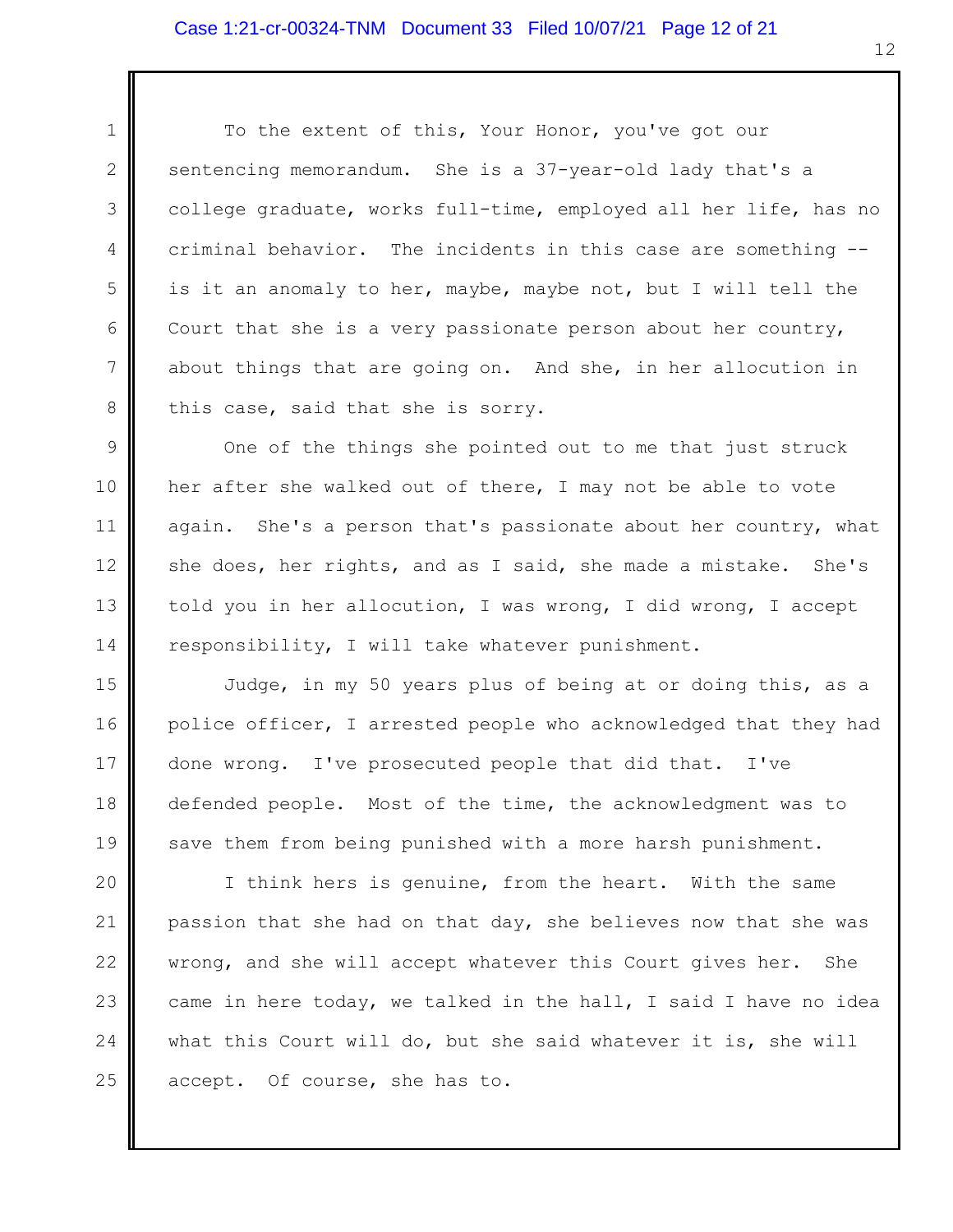2

3

4

23

5 6 7 But I will say to the Court that she has been throughout her life a fine young lady. One of the things that I'm most impressed as a Marine is that she is a person who has been doing the honor flights for all the veterans of World War II and Vietnam. She is right now working on raising funds to bring them back to Washington that they do once a year, and she's the point person that does that.

8 9 10 That's some of her passion that she directs toward that. And she directed passion in this case towards what she did on January 6th, which was wrong, and as I said, she accepts that.

11 12 13 14 15 16 17 18 I ask you to give her -- I ask the Court to give her probation. She's full-time employed, working. She's active in her church. She belongs to a minority church that she does active work in. She's active in her volunteering for the veterans. And she's a good citizen other than this particular criminal law that she violated, which she has expressed and acknowledged that she is ashamed of what she did and apologized for what she did.

19 20 21 22 I just ask the Court to take all the things into consideration of who she is, what she's been, and what she will be in considering what you impose as a sentence here today to her. And I thank you for your time.

THE COURT: Thank you, Mr. Box.

24 25 Ms. Doyle, you have the right to make a statement or present any information to mitigate the sentence. Would you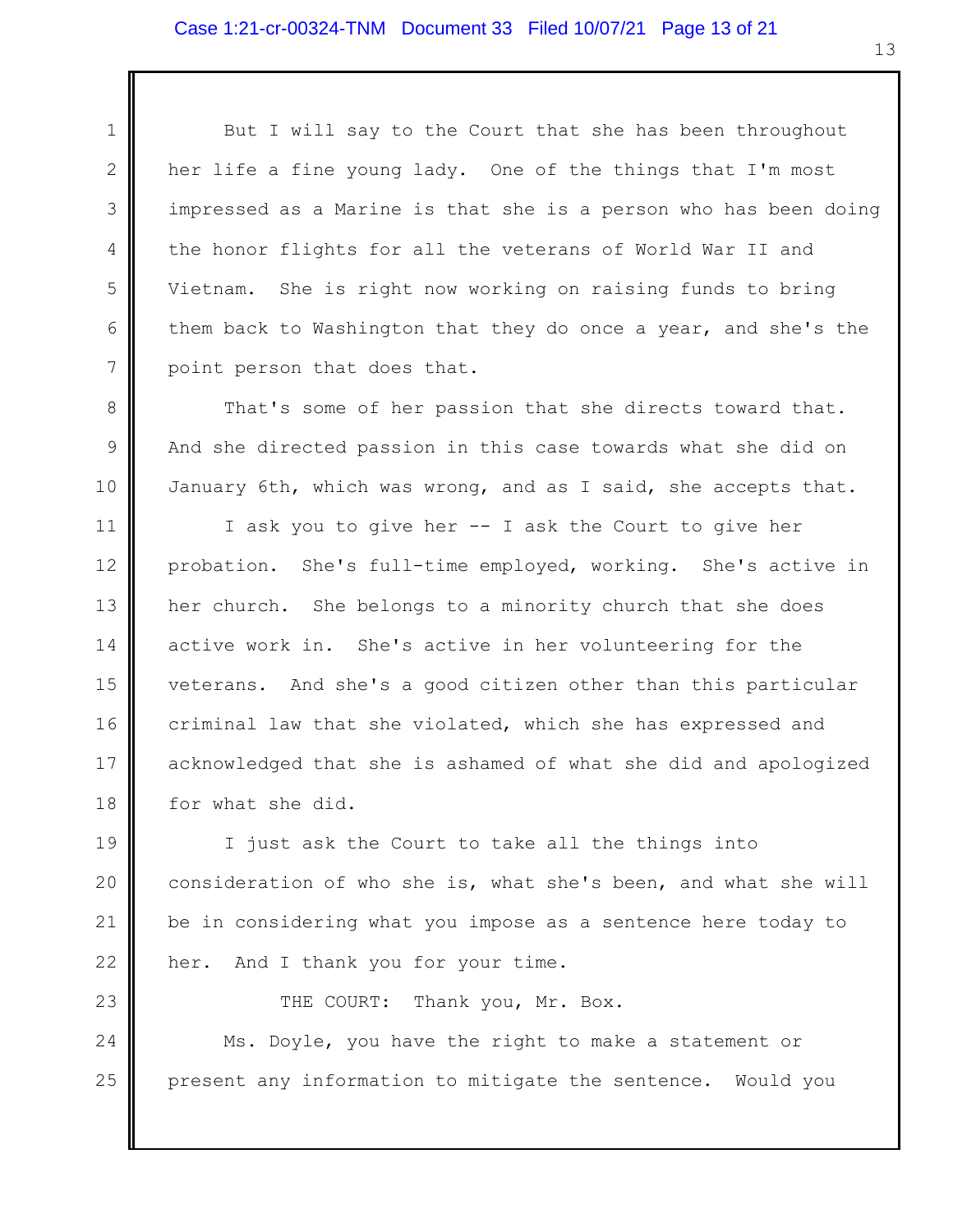## Case 1:21-cr-00324-TNM Document 33 Filed 10/07/21 Page 14 of 21

1 2 like to say anything that you would like me to consider before imposing sentence?

THE DEFENDANT: Yes, Your Honor.

3

4

5

6

7

8

9

10

25

Are you comfortable with me removing my mask while I speak? THE COURT: Yes.

THE DEFENDANT: Okay. I wish that I had some profound thing to tell you about that day and about why those things happened and about why I made the decision that I did. But I can't. That moment went from joy and happiness and hope to something entirely different in the blink of an eye.

11 12 13 14 15 16 Why I went into that building, I can't tell you. I don't know why I made that decision. But I can tell you that there was no intention, there was no plan to harm anyone. I would never even speak disrespectfully to a police officer, much less harm one or harm that building. It means more to me than I could ever convey, as does this country.

17 18 19 20 21 22 23 24 And I think the thing that I'm most disappointed in is that so many people came here that day in hopes of representing the things that we believe in, the things that are important to us, and again, in a blink of an eye, all of that was overshadowed by those decisions, by the violence, by the fact that some of us took things into our own hands. And for that, I am sorry more than anything, because it overshadowed the things that were good.

And no matter what my punishment is, I am ready to accept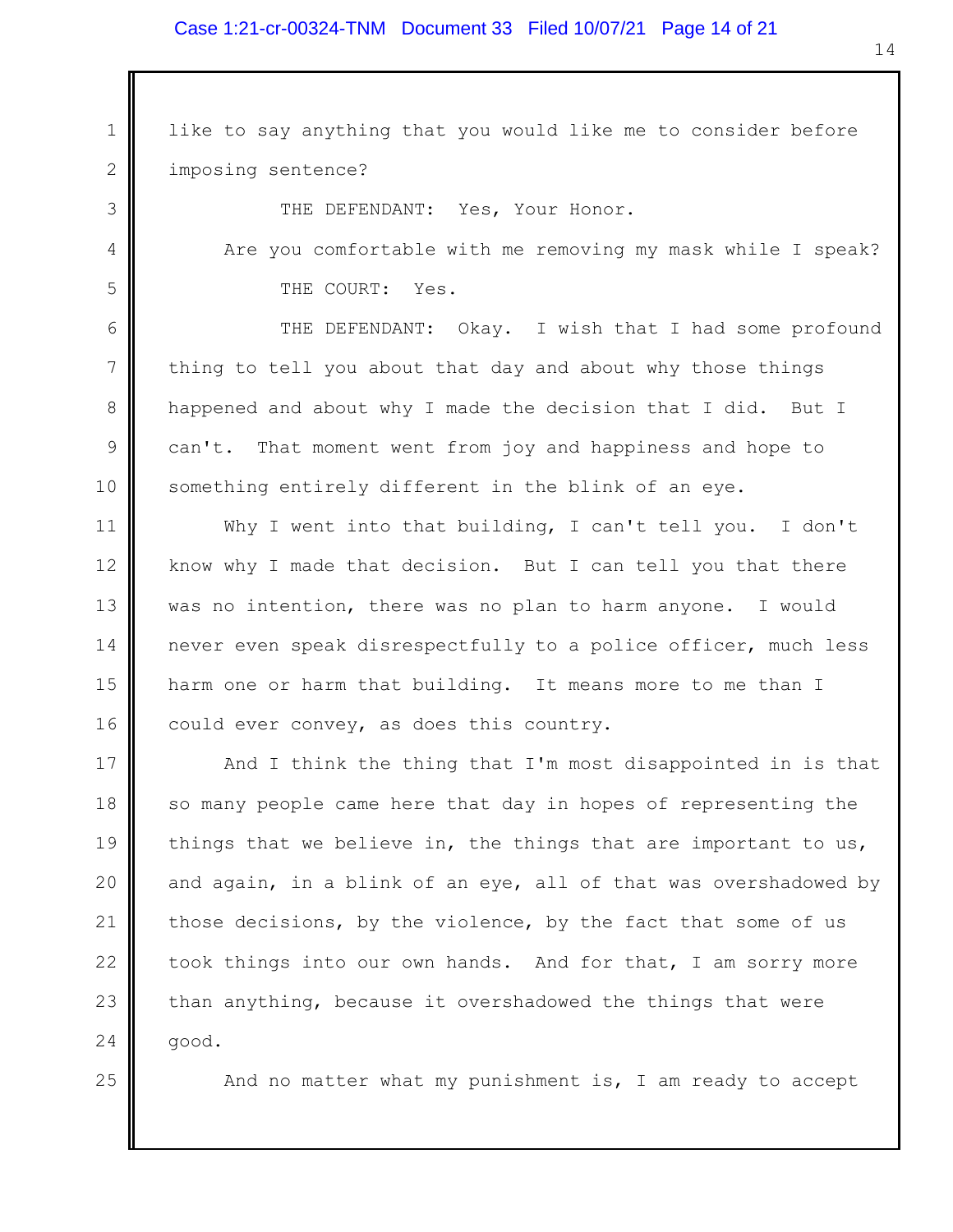1 2 it and take responsibility for the decision I made in that moment.

THE COURT: Thank you, ma'am.

THE DEFENDANT: Thank you.

3

4

5

6

7

8

9

10

THE COURT: You can remain at the podium, ma'am.

I have assessed the particular factors of this case in light of the relevant 3553(a) factors, and I now want to provide the remarks for the record and for you, ma'am, about my considerations in regard to the nature of the offense and your history and characteristics.

11 12 13 14 15 16 17 18 Ms. Doyle, when I looked at those photos of you entering the Capitol building through a broken window, I just kept thinking of how you were acting like all those looters and rioters who plagued our cities last year. For weeks last year, windows were boarded up around here. Humvees with National Guardsmen patrolled our streets. That was because looters and rioters decided that the law did not apply to them. And that's what you did on January 6.

19 20 21 22 23 24 25 Now, it's true that prosecutors have charged very few people for last year's riots while they are aggressively prosecuting anyone who entered the Capitol building on January 6th, but that does not excuse what you did. You participated in a shameful event, a national embarrassment that, like last year's riots, made us all feel less safe, less confident that our country can be governed democratically rather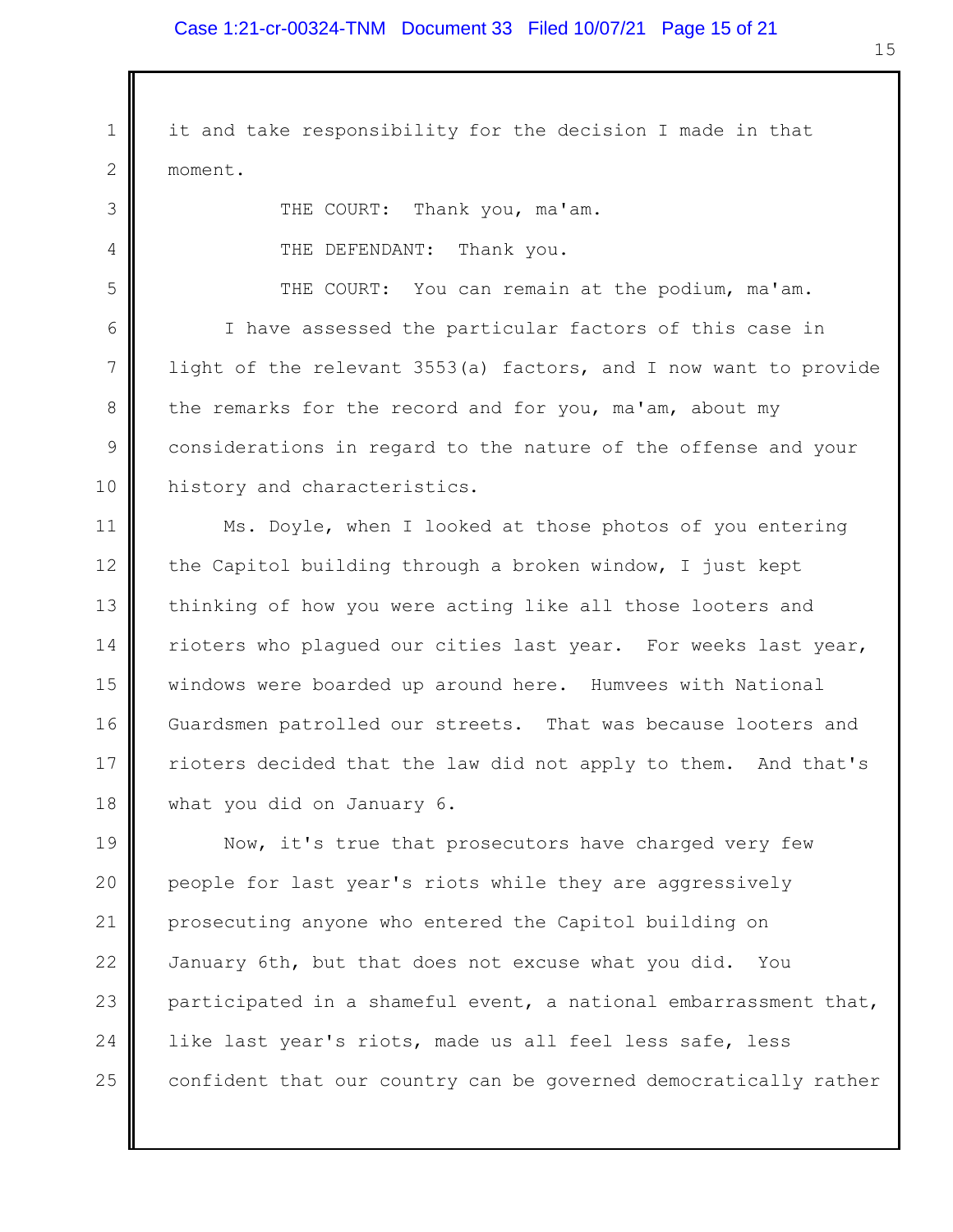than by mob rule.

1

2 3 4 5 6 7 8 9 I know that you didn't assault anyone, that you didn't damage any property, and I'm sure you had no intent of breaking into the Capitol building when you woke up on January 6th. I think those are important mitigating factors in your favor, but I hope you also see that when people allow themselves to get swept up into a mob, they end up creating chaos and lawlessness that the vast majority of those people individually never would have caused or chosen to do. That's the danger of mobs.

10 11 12 13 14 15 But none of us should be judged just by our worst day alone, and it's clear to me that your conduct on January 6th was a strange aberration for you. You have no criminal convictions. You're gainfully employed. And you also have expressed real remorse here for your conduct, and I credit and appreciate what you said just now.

16 17 18 19 20 21 I've also considered the numerous letters submitted on your behalf that testify to your kindness and human decency. I'm not concerned that you're going to re-offend, and I think the most important thing you can do now is to start repaying the country for the damage that you in a small but significant way helped cause.

22 23 24 For all those reasons and in light of the 3553(a) factors, I don't think the government's recommendation is appropriate here. I'm going to order you to pay a \$3,000 fine.

25

Mr. Box, how long does your client need to pay her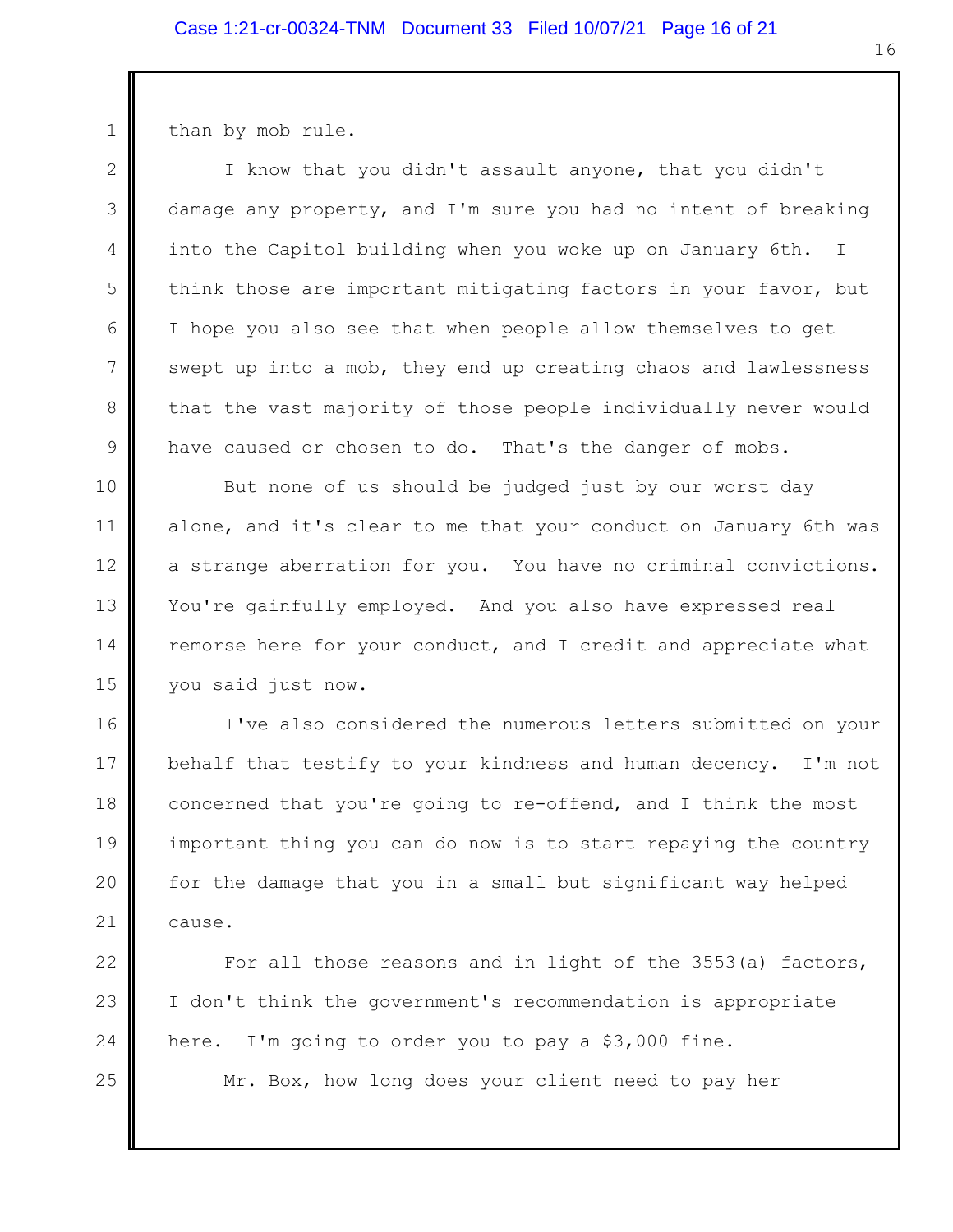financial obligations?

1

4

2 3 MR. BOX: We will have it within 30 days, if it please the Court.

THE COURT: Okay.

5 6 7 8 9 10 11 12 Ma'am, there's nothing wrong with expressing your political views, attending political rallies, and even protests are welcome in this country and in this city, but the first and most important step in being a contributing citizen of your society is upholding the laws of that society. You failed to do that on January 6th. I hope you learn from that experience and use your political passion and love for our country to protect and promote our country in the future.

13 14 15 16 17 18 19 I will now impose the sentence. It is the judgment of the court that you, Danielle Nicole Doyle, are hereby sentenced to serve a two-month term of probation, as well as payment of \$500 in restitution, a \$3,000 fine, and a \$10 special assessment. The special assessment is immediately payable to the Clerk of the Court for the U.S. District Court for the District of Columbia.

20 21 22 23 While on probation, you shall abide by the mandatory conditions, as well as the standard conditions of probation, which are imposed to establish the basic expectations of your conduct while on probation.

24 25 You shall also abide by the following special conditions: You are ordered to make restitution to the Architect of the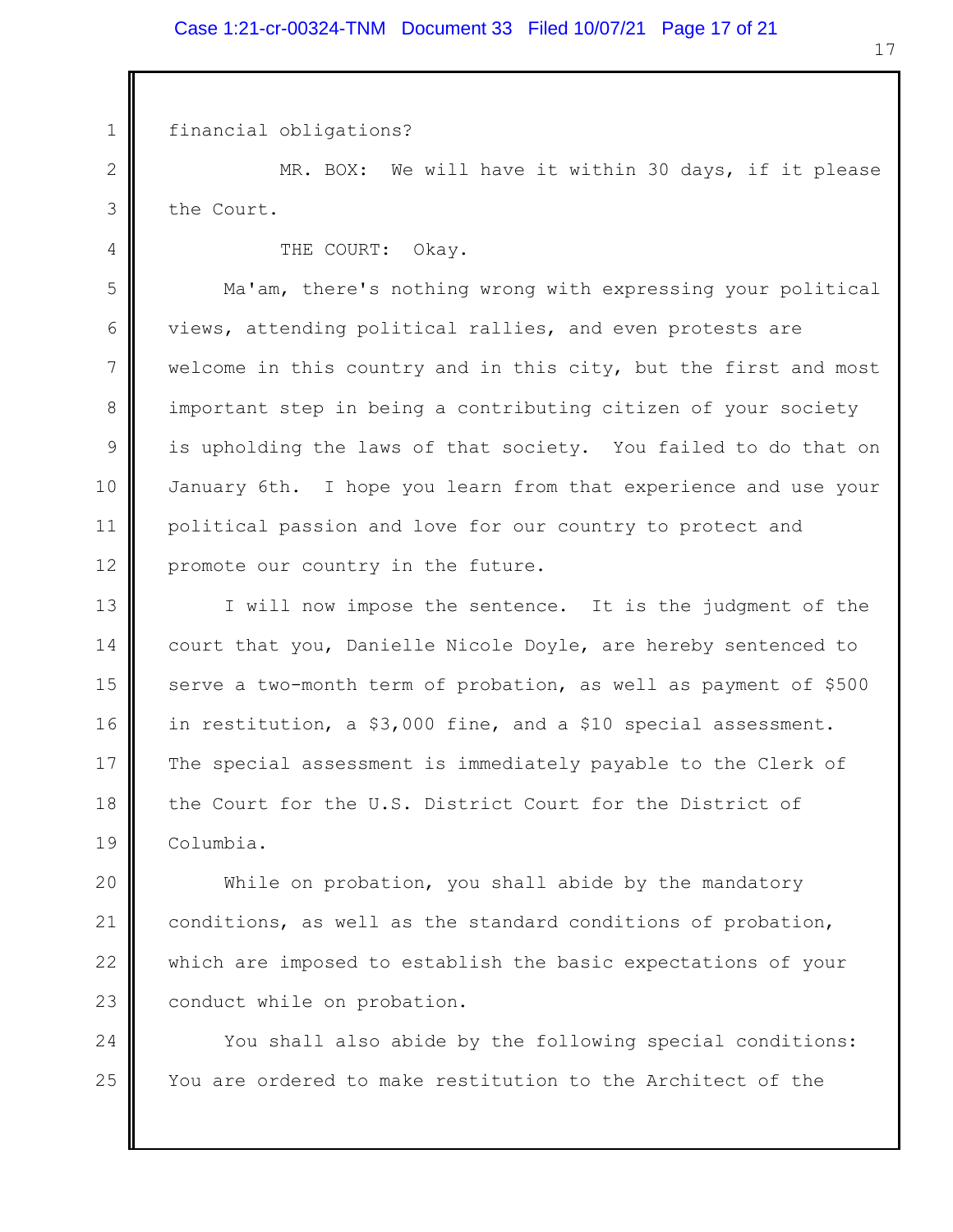## Case 1:21-cr-00324-TNM Document 33 Filed 10/07/21 Page 18 of 21

1 2 3 4 Capitol in the amount of \$500. Restitution payment shall be made to the Clerk of the Court for the U.S. District Court for the District of Columbia for disbursement to the Architect of the Capitol.

Payment of all financial obligations described herein are specific requirements of your probation. You must pay the balance of any financial obligation owed at a rate of no less than \$2,000 each month.

5

6

7

8

9 10 11 12 13 14 15 You must provide the probation officer access to any requested financial information and authorize the release of any financial information. The Probation Office may share financial information with the United States Attorney's Office. During your term of probation, you must not incur any new credit charges or open additional lines of credit without the approval of the Probation Office.

16 17 18 The financial obligations are payable to the Clerk of the Court, U.S. District Court, at 333 Constitution Avenue Northwest, Washington, D.C. 20001.

19 20 21 Within 30 days of any change of address, you shall notify the Clerk of the Court of the change until such time as the financial obligation is paid in full.

22 23 24 25 The Probation Office shall release the presentence investigation report to all appropriate agencies, which includes the United States Probation Office in the approved district of residence, in order to execute the sentence of the Court.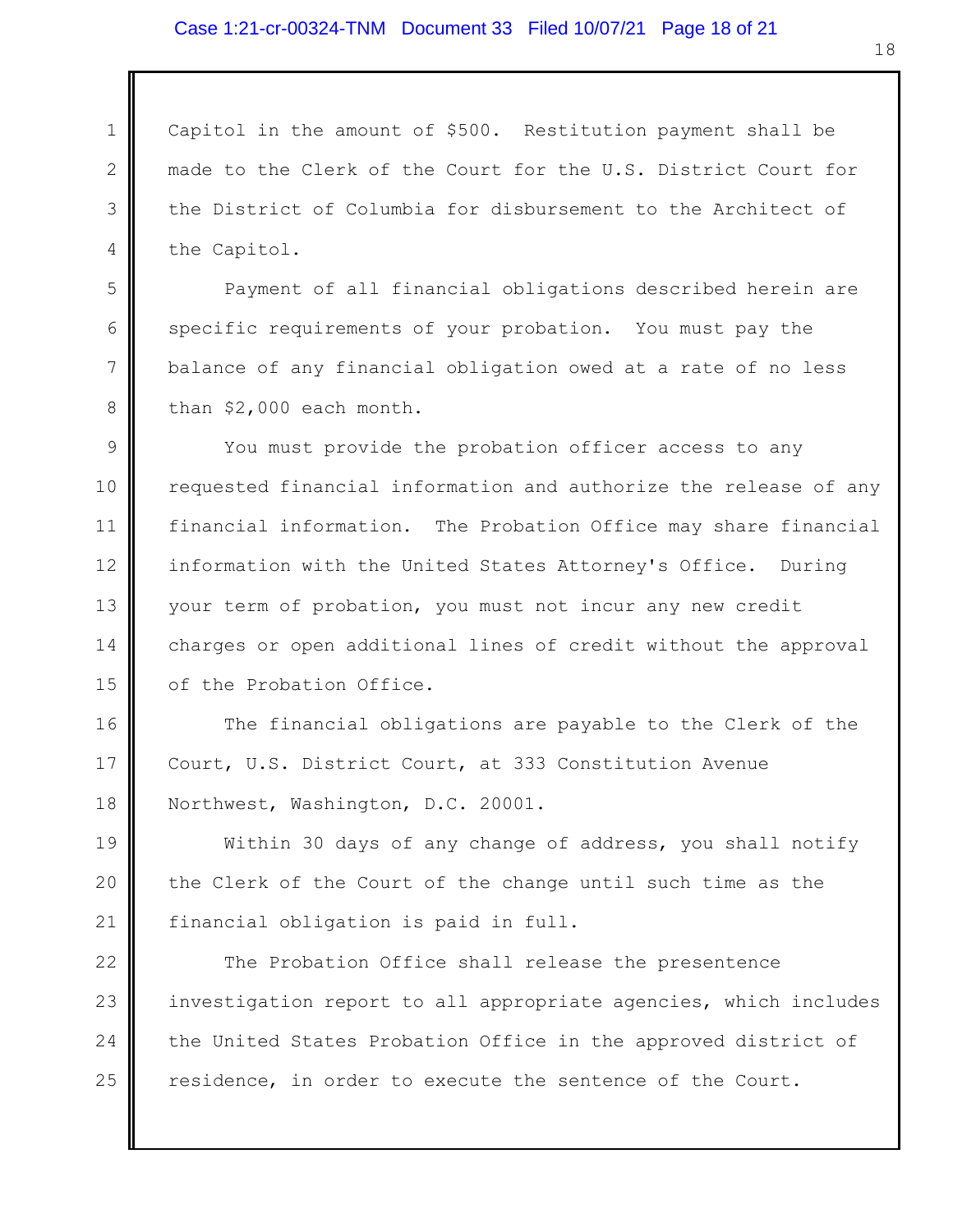2

3

4

5

17

18

19

20

Pursuant to U.S.C. 3742 from Chapter 18, you have the right to appeal the sentence imposed by this Court if the period of imprisonment is longer than the statutory maximum. If you choose to appeal, you may file any appeal within 14 days after the Court enters judgment.

6 7 8 9 10 11 12 13 As defined in 28 U.S.C. 2255, you also have the right to challenge the conviction entered or sentence imposed if new and currently unavailable information becomes available to you or on a claim that you received ineffective assistance of counsel in entering a plea of guilty to the offense of conviction or in connection with sentencing. If you are unable to afford the cost of an appeal, you may request permission from the Court to file an appeal without cost to you.

14 15 16 Pursuant to *United States v. Hunter*, 809 F.3d 677 from the D.C. Circuit in 2016, are there any objections to the sentence imposed that are not already noted on the record? Ms. Hill?

MS. HILL: No, Your Honor.

THE COURT: Mr. Box?

MR. BOX: No, Your Honor.

THE COURT: Ms. Hill, do you have a motion?

21 22 MS. HILL: We move to dismiss Counts 1 through 3 of the information, Your Honor.

23 24 25 MR. BOX: I'm sorry. I didn't hear, Your Honor. THE COURT: The government wishes to dismiss the remaining counts.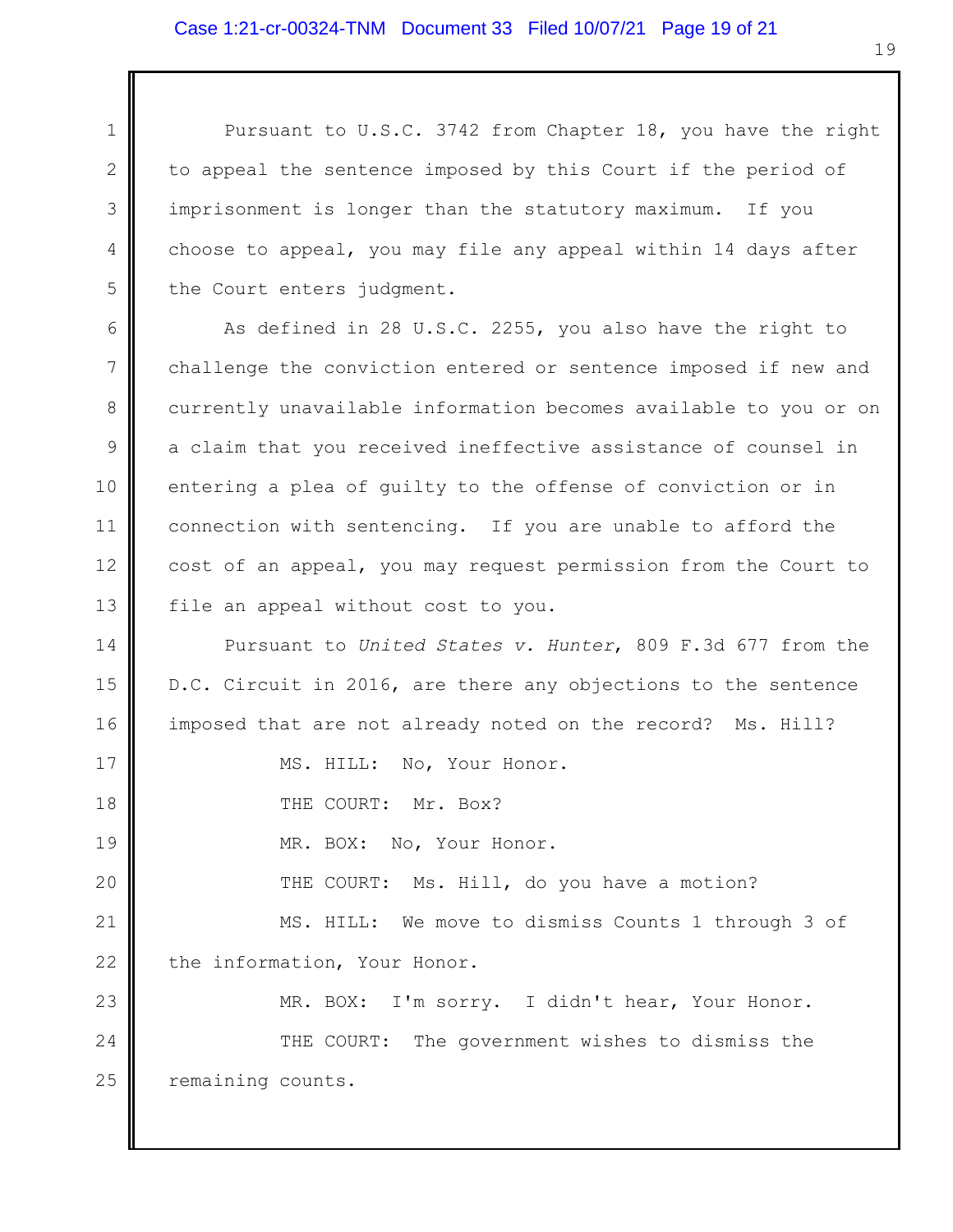### Case 1:21-cr-00324-TNM Document 33 Filed 10/07/21 Page 20 of 21

1 2 3 4 5 6 7 8 9 10 11 12 13 14 15 16 17 18 19 20 21 22 23 24 25 MR. BOX: Yes, sir. Thank you, Your Honor. We agree with that, of course. THE COURT: All right. Without objection, that motion will be granted. All right. Ms. Doyle, good luck to you. I hope not to see you again. Yes, sir? PROBATION OFFICER: Is interest and fees waived on both financial obligations? THE COURT: No. Do you need -- I know you proposed transferring this to her district. PROBATION OFFICER: Do you choose to retain for the two months? THE COURT: I think it makes sense for us to keep it. So we will retain jurisdiction over this matter. MR. BOX: I think that will make it easier for paying the fines and things, Your Honor. Thank you very much. THE COURT: Thanks, folks. MS. HILL: Thank you, Your Honor. (Proceedings adjourned at 2:30 p.m.)

20